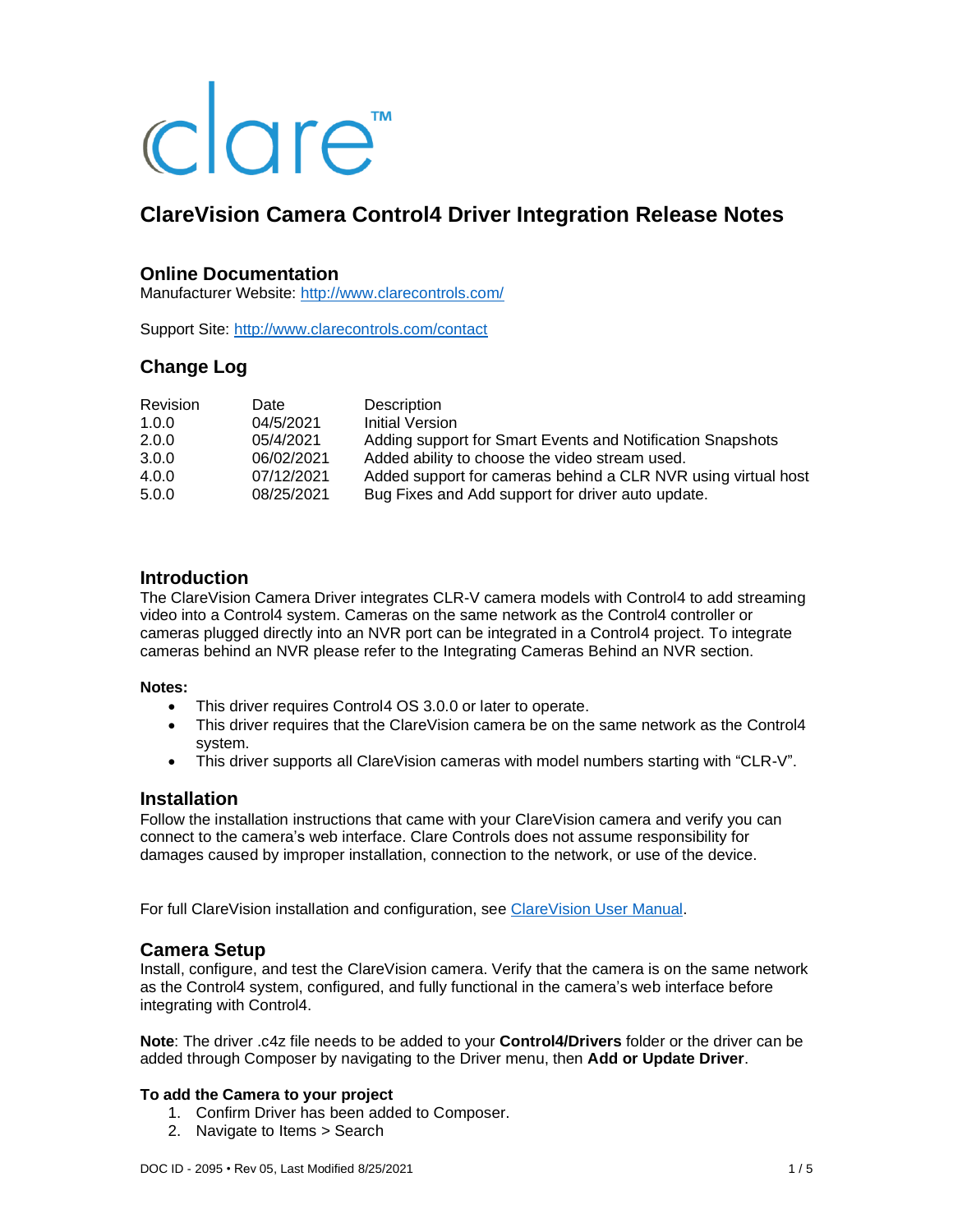- 3. Search for ClareVision and double click on the "ClareVision Camera Driver"
- 4. Once added to the project, click on the newly added device. Enter the camera's IP address and confirm that the username is "admin" (case sensitive) and enter the camera's password and click **Set** for each item.

#### **Notes**:

- 1. The password for the camera is set by the user. The default password is the first 6 characters of the camera's serial number. The serial number is located on the camera's label and the box. If you have not done so, please navigate to the camera's IP address in a web browser and login with the username "admin**"** and the default password. The camera will prompt you to change the password.
- 2. Clare recommends using a static IP address or a DHCP reservation to prevent the camera's IP address from changing. If the camera's IP address changes the camera will not be accessible from Control4.

| Properties                             |                             |      |
|----------------------------------------|-----------------------------|------|
| Camera Properties Camera Test          |                             |      |
| <b>Address</b>                         |                             |      |
| Hostname / IP Address:   192.168.1.195 |                             | Set  |
| HTTPPort 80                            |                             |      |
| HTTPS Port 443                         |                             | Set  |
| RTSP (H.264) Port 554                  |                             | Set  |
| Snapshot Refresh Rate: 60              | Sec.                        | Set  |
| <b>Publicly Accessible:</b>            |                             |      |
| Use HTTPS: $\Box$                      |                             |      |
| Authentication                         |                             |      |
| Required: $\boxtimes$                  |                             |      |
| Username: admin                        |                             | Set  |
|                                        | Password: <b>**********</b> | Set  |
| Type: Basic                            |                             |      |
| <b>Aspect Ratio:</b>                   | 16x9                        |      |
| Load Defaults                          |                             | Help |

- 5. Confirm the camera is successfully connected by viewing the Properties tab under Advanced Properties in Composer Pro. The Camera's Model, Firmware, and Serial Number fields will be populated.
- 6. The ClareVision camera driver supports the ability for the integrator to choose which camera stream Control4 Navigators will use for streaming video. The driver is defaulted to use the Sub Stream, but can be changed to use the Main or Third stream by navigating to **Advanced Properties > Properties**. Select the camera stream and click **Set**.

| <b>Stream</b> | <b>Third Stream</b><br>v | <b>Set</b> | <b>Cancel</b> |
|---------------|--------------------------|------------|---------------|
|               | <b>Main Stream</b>       |            |               |
|               | -----                    |            |               |
|               | <b>Third Stream</b>      |            |               |

**Note:** Value series cameras staring with model number CLR-V100 do not support a Third Stream. For Value series cameras please use the Sub or Main Streams.

# **Cameras Behind an NVR**

ClareVision CLR model cameras plugged directly into an NVR port can be integrated by using virtual host. To setup your NVR and Control4 project:

1. Confirm your NVR firmware is update to date using the ClareVision mobile application and confirm virtual host is enabled by navigating to Configuration > System > Network > TCP/IP. If you do not see virtual host as an option, your NVR is not up to date.

|                     | __                  |
|---------------------|---------------------|
| <b>NIC Settings</b> |                     |
|                     | Enable DHCP V       |
|                     | Enable Virtual Host |

2. Navigate to Configuration > Channel > Camera and note the port number at the end of the camera URL in the Connected column. For Channel 1, the port would be 10001.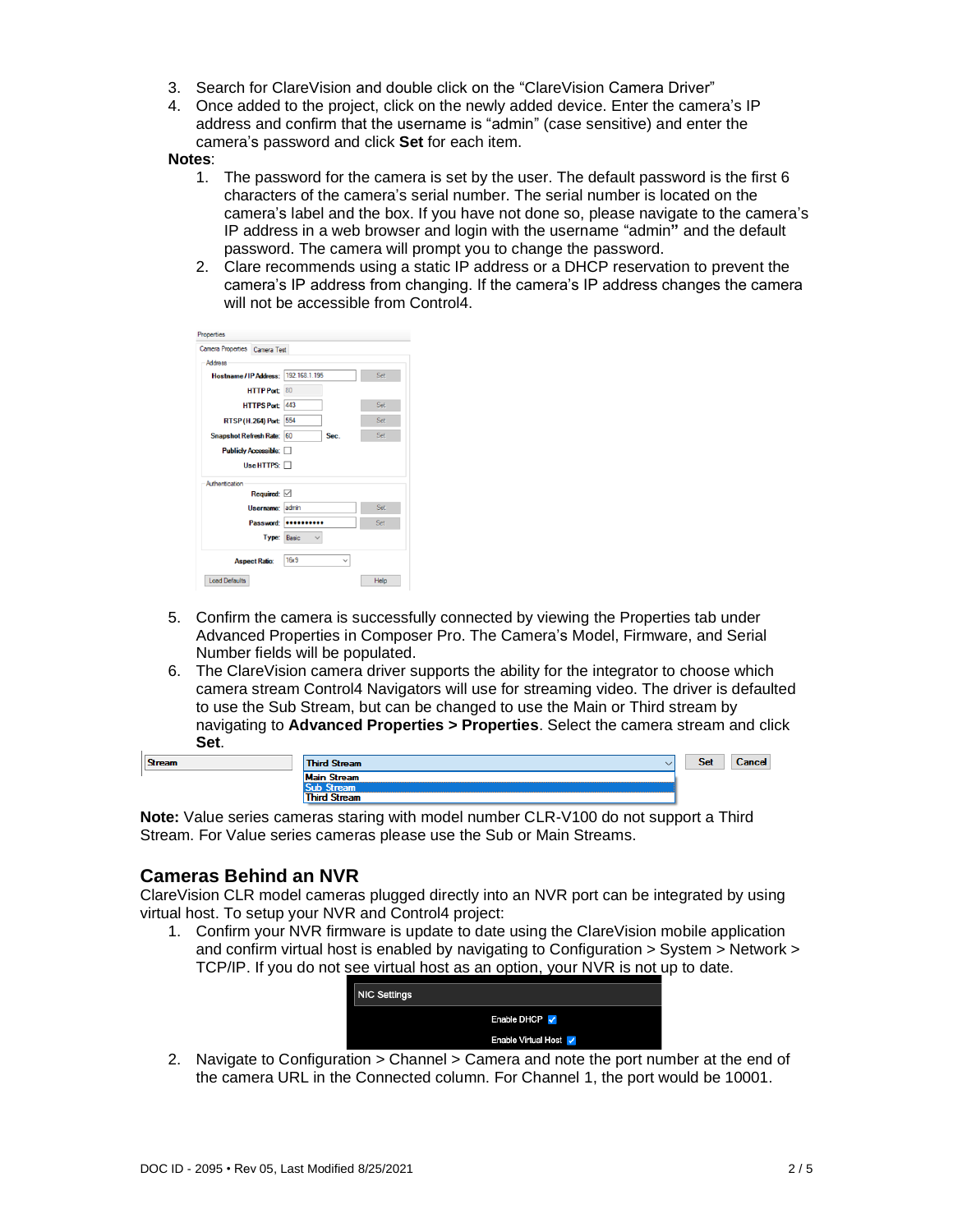| Port | Protocol | Connected                 |
|------|----------|---------------------------|
| 80   | Private  | http://10.100.1.198:10001 |
| 80   | Private  | http://10.100.1.198:10002 |
| 80   | Private  | http://10.100.1.198:10003 |
| 80   | Private  | http://10.100.1.198:10004 |

- 3. In Composer add a ClareVision Camera Driver by navigating to Items > Search. Next, Search for Clarevision Camera Driver and double click on the search result to add a camera device to your Control4 project.
- 4. Enter the IP address of the NVR, the virtual host port for the HTTP port, and RTSP Port and click Set for each. The below is an example for NVR channel 1.



**NOTE:** The password used is the password of the camera, not the NVR. If the camera was plugged into the NVR new out of the box it may have the default password of the first six characters of its UUID. The UUID can be found the cameras box or the cameras label. Each cameras default password is unique. Alternatively, you can config the Camera with a password first. This needs to be done from the cameras web UI.

# **Supported Features**

Once the camera is added to the project in Composer Pro, the Control4 user interface displays the camera under the security subsystem.

- **Snapshot:** The ability to get a snapshot image from the camera device.
- **RTSP Stream**: The ability to view the camera's live video stream.
- **Notification Snapshot**: The ability to attach a camera snapshot to a push notification.
- **Motion Events**: The ability to create programming actions based on motion events.
- **Smart Events**: The ability to create programming actions based on Line Crossing, Intrusion, Loitering, and People Gathering events.

#### **Events**

The ClareVision camera driver supports programming action on motion and smart events in a Control4 project. Examples of programming actions include turning on a light, sending a push notification, or triggering a camera stream to play on a Control4 Navigator such as T3/T4 Touchscreens and onscreen Navigators when an event is detected.

#### **To start receiving events:**

**Events** 

1. Navigate to the Camera Device's Advanced Properties.

#### **System Design > Camera Device > Advanced Properties > Properties**

Select "Enabled" from the dropdown menu and click **Set**.

Enabled Set Cancel

2. Navigate to the Sensors category.

#### **Items > My Drivers > Sensors**

3. From the Sensors category, search for and double click a Motion Sensor for each sensor alarm type you are using to add a sensor device to the project. Rename the Motion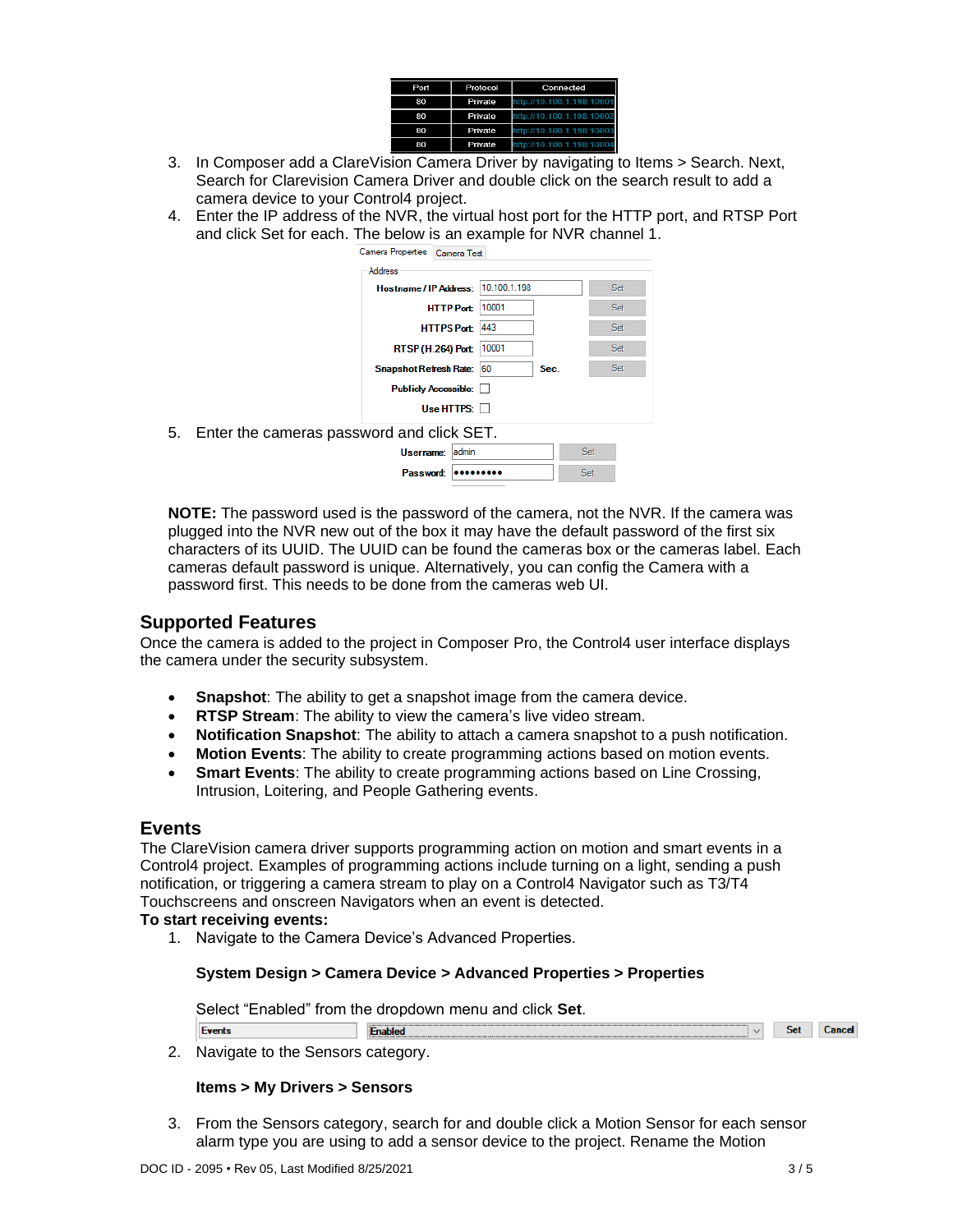Sensor to match the smart event.

4. Under the ClareVision Camera connection, drag the Control Outputs for the Motion Sensor and any Smart Event alarms you will be using to its corresponding item in the CONTACT\_SESNOR Input Devices section below.

#### **Notes:**

- When the sensor is first added, it will read as "**State:** opened, **Verified:** No". Once it receives its first event, it will go to "**State:** Closed, **Verified:** Yes". This must be repeated for each sensor.
- The **Invert Sensor** and **Enable Debounce Timer** options should remain at their default values.

Invert Sensor

| Enable Debounce Timer |     |        |  |
|-----------------------|-----|--------|--|
| Debounce Time(ms):    | 100 |        |  |
| State:                |     | Closed |  |
| Verified:             |     | Yes    |  |

5. Now that the events are enabled, actions can be programmed for motion and smart sensor events.

| Programming                                                                           | <b>Script</b>                                                                                                                                      |         |
|---------------------------------------------------------------------------------------|----------------------------------------------------------------------------------------------------------------------------------------------------|---------|
| <b>Device Events</b>                                                                  | Script                                                                                                                                             | Execute |
| $G$ ?<br>$\sim$ $\sim$ $\mid$<br>$\checkmark$<br>Motion Sensor<br>$\hat{\phantom{a}}$ | When the Room->Motion Sensor senses motion<br>в                                                                                                    |         |
| DI Zone 1                                                                             | <b>Programming Controls</b>                                                                                                                        |         |
| <b>E-El Zone 2</b><br><b>D</b> III Zone 3<br>T3 7" Tabletop Tour                      | 5<br>& And<br>$\overline{\phantom{a}}$ Or<br>$\Rightarrow$ Delay<br><b>N</b> Else<br><b>Break</b><br>$\Rightarrow$ Stop<br>seconds<br>$\checkmark$ |         |
| <b>E</b> Device Variables<br><b>E-25</b> Intercom 2                                   | # Comment                                                                                                                                          |         |
| <b>B</b> ClareOne                                                                     | <b>Script Actions</b>                                                                                                                              |         |
| <sup>th</sup> C Device Variables<br><b>B</b> Security                                 | Send Push Notification "Motion"                                                                                                                    |         |
| <b>E-7</b> Clare Vision Camera v                                                      |                                                                                                                                                    |         |
| $\,$<br>$\checkmark$                                                                  |                                                                                                                                                    |         |
| <b>Motion Sensor Events</b>                                                           |                                                                                                                                                    |         |
| ◉ When the Motion Sensor senses<br>Ŀ.<br>motion                                       |                                                                                                                                                    |         |
| When the Motion Sensor stops<br>ш<br>sensing motion                                   |                                                                                                                                                    |         |
|                                                                                       |                                                                                                                                                    |         |
|                                                                                       |                                                                                                                                                    |         |
|                                                                                       |                                                                                                                                                    |         |
|                                                                                       |                                                                                                                                                    |         |
|                                                                                       |                                                                                                                                                    |         |
|                                                                                       |                                                                                                                                                    |         |
|                                                                                       |                                                                                                                                                    |         |
|                                                                                       |                                                                                                                                                    |         |

#### **Properties**

The ClareVision Camera Driver properties available in Control4 include:

- **Version**: The version of the Control4 driver.
- **Camera Model**: The model of the camera.
- **Firmware**: The version of firmware on the camera.
- **Serial Number**: The serial number of the camera.
- **Stream**: The camera RTSP stream Control4 will use for video. Main Stream Sub Stream Third Stream
- **Events**: The property selector to enable or disable camera events.
- **Log Level:** A list of logging levels (for example: debug, trace, critical).
- **Log Mode**: Allows the user to select the desired logging mode.
	- $1 \text{Off}$
	- 2 Print